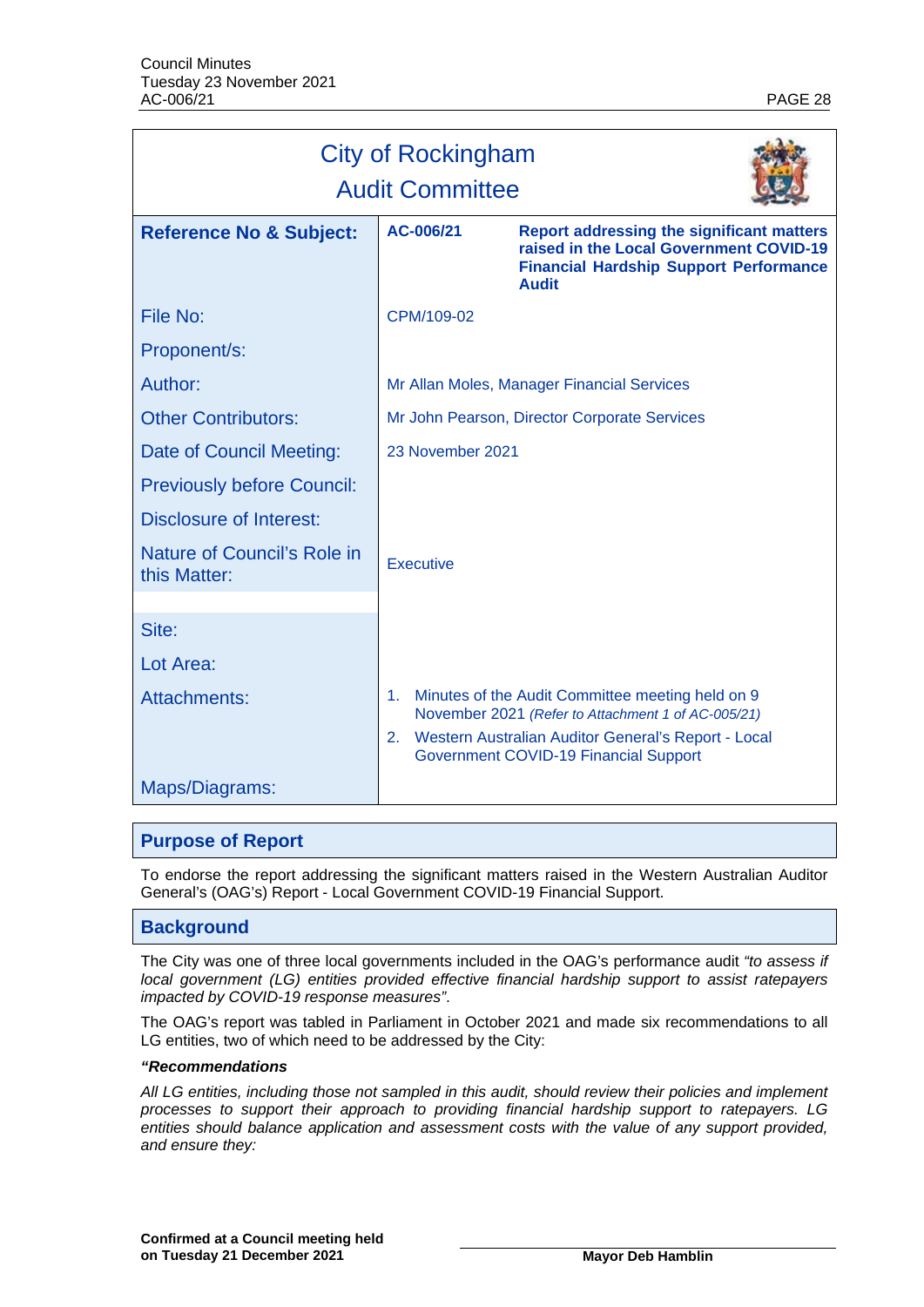- *1. have a current Council-approved financial hardship policy that, if they want to charge the higher threshold of instalment interest, covers 2021-22 rates*
- *2. actively promote the policy to their ratepayers and make the policy and application form publicly available (Northampton)*
- *3. put in place clear eligibility and assessment criteria and timeframes to process applications (Northampton and Rockingham)*
- *4. maintain records of applications and outcomes*
- *5. identify and manage actual, potential and perceived conflicts of interest for staff who assess applications (Belmont, Northampton and Rockingham)*
- *6. review their application and assessment processes in response to complaint feedback.*

*Under section 7.12A of the Local Government Act 1995, the 3 sampled LG entities are required to prepare an action plan addressing significant matters relevant to them for submission to the Minister for Local Government within 3 months of this report being tabled in Parliament, and within 14 days of submission publish it on their website. The action plans should address the recommendations relevant to each entity as indicated in the brackets above."*

# **Details**

Any matters raised in a performance audit report tabled in Parliament are considered significant matters and are required to be addressed formally under section 7.12A of the Local Government Act 1995. Of the six recommendations the two relevant to the City and are required to be addressed are as follows;

**1. Recommendation 3 - LG entities should balance application and assessment costs with the value of any support provided, and ensure they put in place clear eligibility and assessment criteria and timeframes to process applications.**

The City has clear eligibility criteria and an assessment process. It is management's view that the systems are appropriate based on support available and Council Policy requirement of an evidencebased approach. Council Policy – Financial Hardship is responding to matters related to public funds and the process applied by the City maximises the benefit to applicants on an evidencebased approach. The City has received no complaints regarding its process and to those applicants which received support, it is considered a material benefit to them.

### **2. Recommendation 5 - LG entities should balance application and assessment costs with the value of any support provided, and ensure they identify and manage actual, potential and perceived conflicts of interest for staff who assess applications.**

The City has multi-layered conflict of interest systems enshrined in organisational processes and practices. On a risk based approach further controls are also applied to further reduce actual, potential or perceived conflicts of interest. These controls apply to all staff involved in assessing applications. These have all been applied and the audit found no evidence of any actual, potential or perceived conflicts of interest for staff who assess the applications.

## **Implications to Consider**

# **a. Consultation with the Community**

It is a requirement to publish a copy of the report addressing the significant matters raised in the audit report on the City's website following its submission to the Minister.

## **b. Consultation with Government Agencies**

Nil

# **c. Strategic**

### Community Plan

This item addresses the Community's Vision for the future and specifically the following Aspiration and Strategic Objective(s) contained in the Strategic Community Plan 2019-2029: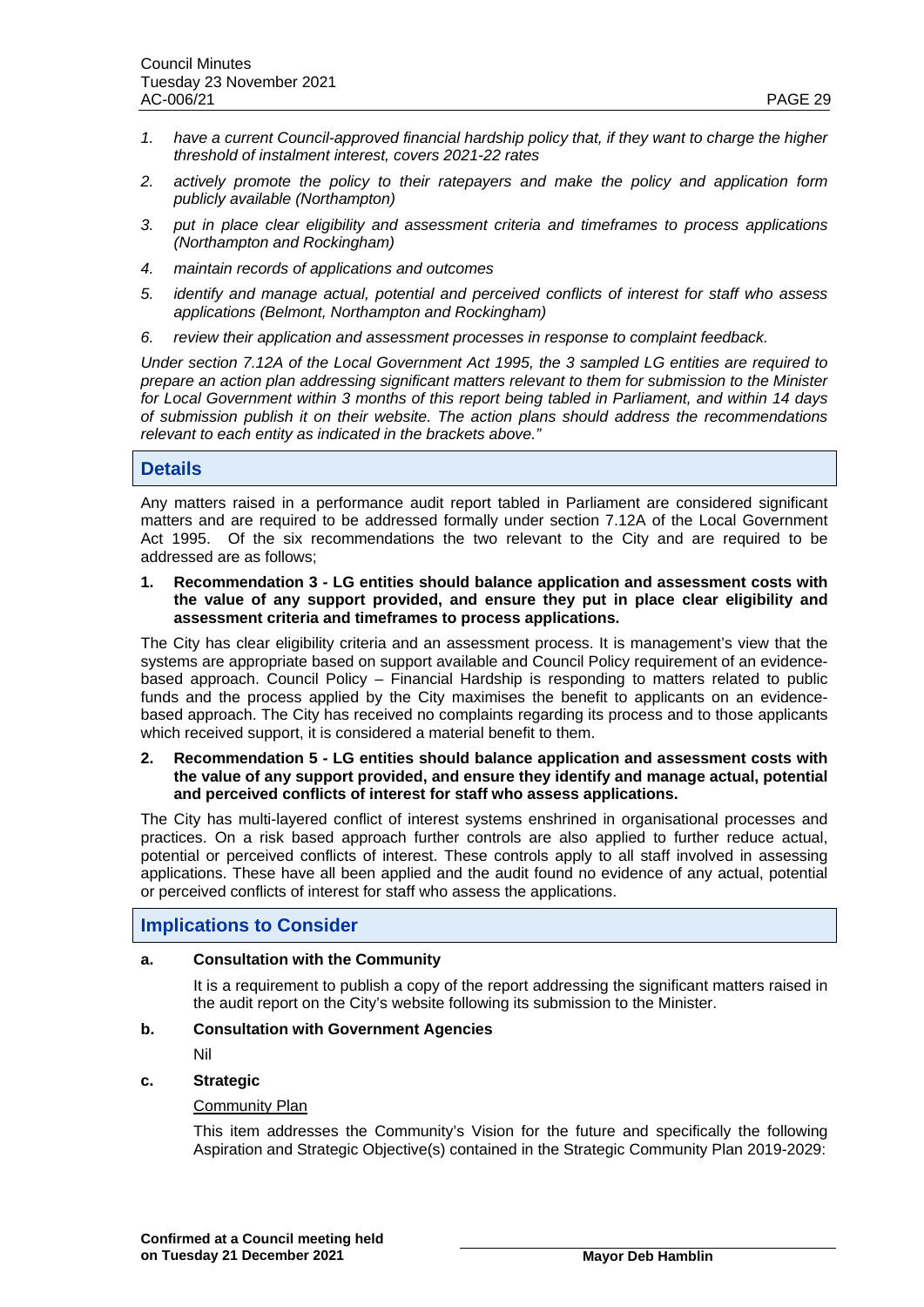| <b>Aspiration 4:</b> | Deliver Quality Leadership and Business Expertise                                                                                                                                                                                |
|----------------------|----------------------------------------------------------------------------------------------------------------------------------------------------------------------------------------------------------------------------------|
|                      | <b>Strategic Objective:</b> Effective governance: Apply systems of governance which<br>empower the Council to make considered and informed decisions<br>within a transparent, accountable. Ethical and compliant<br>environment. |
| D <sub>0</sub>       |                                                                                                                                                                                                                                  |

# **d. Policy**

Nil

## **e. Financial**

Nil

## **f. Legal and Statutory**

Section 7.12A(4) of the Local Government Act 1995 requires that a local government;

- (a) prepare a report addressing any matters identified as significant by the auditor in the audit report, and stating what action the local government has taken or intends to take with respect to each of those matters; and
- (b) give a copy of that report to the Minister within 3 months after the audit report is received by the local government.

Section 7.12A(5) requires that within 14 days after a local government gives a report to the Minister under subsection (4)(b), the CEO must publish a copy of the report on the local government's official website.

## **g. Risk**

### **All Council decisions are subject to risk assessment according to the City's Risk Framework.**

Implications and comment will only be provided for the following assessed risks.

*Customer Service / Project management / Environment : High and Extreme Risks Finance / Personal Health and Safety : Medium, High and Extreme Risks*

Nil

## **Comments**

The City adopted Council Policy – Financial Hardship in July 2020 and it is considered unusual for a new policy to be subject to a performance audit after such a short time. While the OAG's report has identified two issues, the audit did not find evidence of actual complaints with the current process/requirements or any conflicts of interest.

The City advertised the adopted Council Policy- Financial Hardship in all relevant publications, inviting applications should any residential or small business ratepayer be encountering financial hardship. The City has 56,848 rateable properties. Of these only 70 submitted a financial hardship application. It was unclear, at the time of adopting the policy, how many applications would be received. Notwithstanding this, the City's approach aims to maximise the financial benefit to the ratepayer methodically, in an evidence based approach as required by the policy. The benefit provided to those approved applications is considered to be significant and application forms are very clear on the required information to be submitted.

The existing requirements and controls are considered satisfactory however the policy and associated procedures will be reviewed as part of the next scheduled policy review process.

# **Voting Requirements**

Simple Majority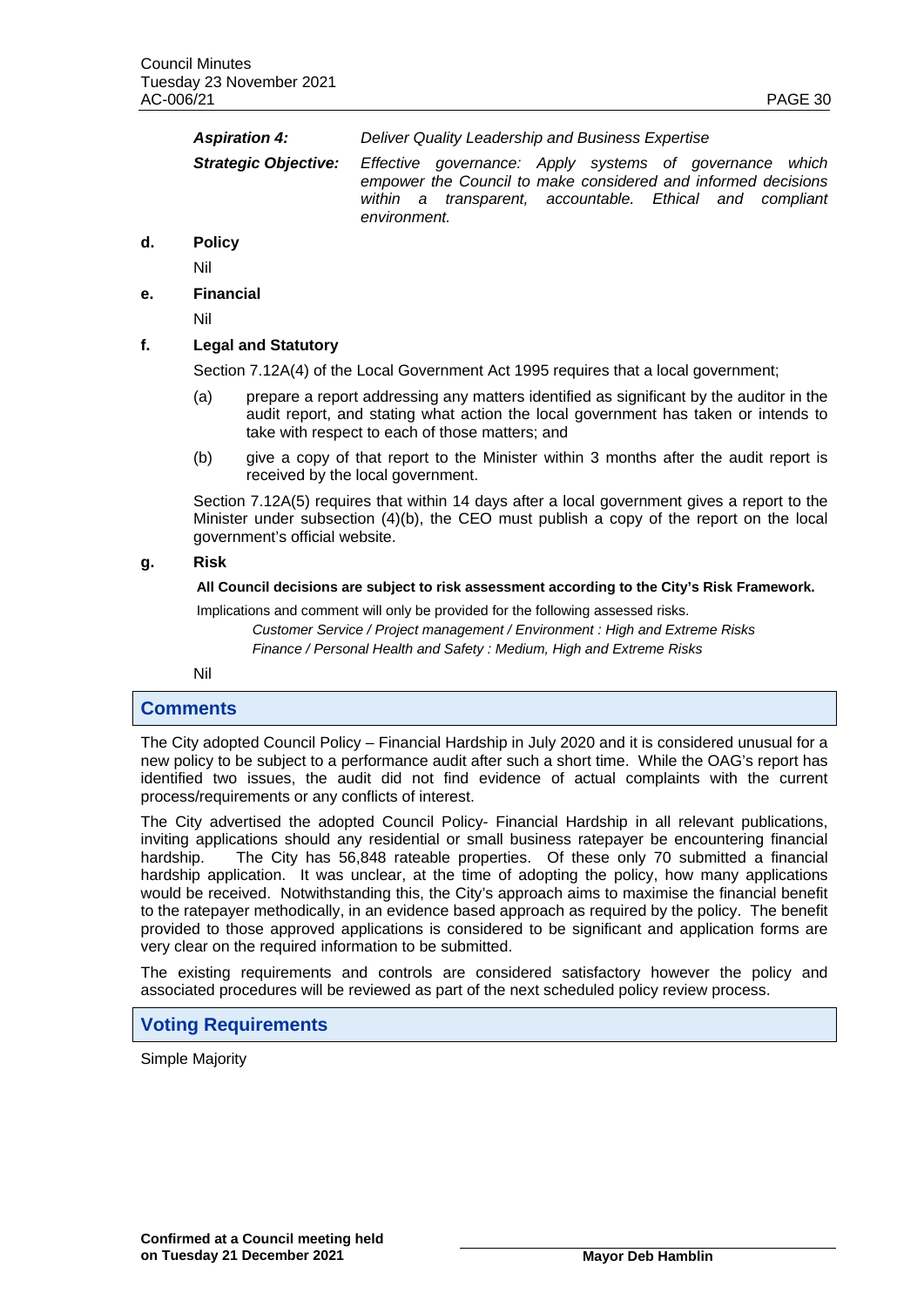# **Officer Recommendation**

That Council *ENDORSES* the following report addressing the significant matters raised in the Western Australian Auditor General's Report - Local Government COVID-19 Financial Support.

#### **Report on the significant matters raised in the Western Australian Auditor General's Report - Local Government COVID-19 Financial Support**

Western Australian Auditor General's (OAG's) Report - Local Government COVID-19 Financial Support made the following recommendations;

#### *"Recommendations*

*All LG entities, including those not sampled in this audit, should review their policies and implement processes to support their approach to providing financial hardship support to ratepayers. LG entities should balance application and assessment costs with the value of any support provided, and ensure they:*

- *1. have a current Council-approved financial hardship policy that, if they want to charge the higher threshold of instalment interest, covers 2021-22 rates*
- *2. actively promote the policy to their ratepayers and make the policy and application form publicly available (Northampton)*
- *3. put in place clear eligibility and assessment criteria and timeframes to process applications (Northampton and Rockingham)*
- *4. maintain records of applications and outcomes*
- *5. identify and manage actual, potential and perceived conflicts of interest for staff who assess applications (Belmont, Northampton and Rockingham)*
- *6. review their application and assessment processes in response to complaint feedback.*

*Under section 7.12A of the Local Government Act 1995, the 3 sampled LG entities are required to prepare an action plan addressing significant matters relevant to them for submission to the Minister for Local Government within 3 months of this report being tabled in Parliament, and within 14 days of submission publish it on their website. The action plans should address the recommendations relevant to each entity as indicated in the brackets above."*

The following is the City's response to the two recommendations relevant to the City;

**1. Recommendation 3 - LG entities should balance application and assessment costs with the value of any support provided, and ensure they put in place clear eligibility and assessment criteria and timeframes to process applications.**

The City has clear eligibility criteria and an assessment process. It is management's view that the systems are appropriate based on support available and Council Policy requirement of an evidencebased approach. Council Policy – Financial Hardship is responding to matters related to public funds and the process applied by the City maximises the benefit to applicants on an evidencebased approach. The City has received no complaints regarding its process and to those applicants which received support, it is considered a material benefit to them.

### **2. Recommendation 5 - LG entities should balance application and assessment costs with the value of any support provided, and ensure they identify and manage actual, potential and perceived conflicts of interest for staff who assess applications.**

The City has multi-layered conflict of interest systems enshrined in organisational processes and practices. On a risk based approach further controls are also applied to further reduce actual, potential or perceived conflicts of interest. These controls apply to all staff involved in assessing applications. These have all been applied and the audit found no evidence of any actual, potential or perceived conflicts of interest for staff who assess the applications.

The City will review Council Policy – Financial Hardship and associated procedures as part of the next scheduled policy review process.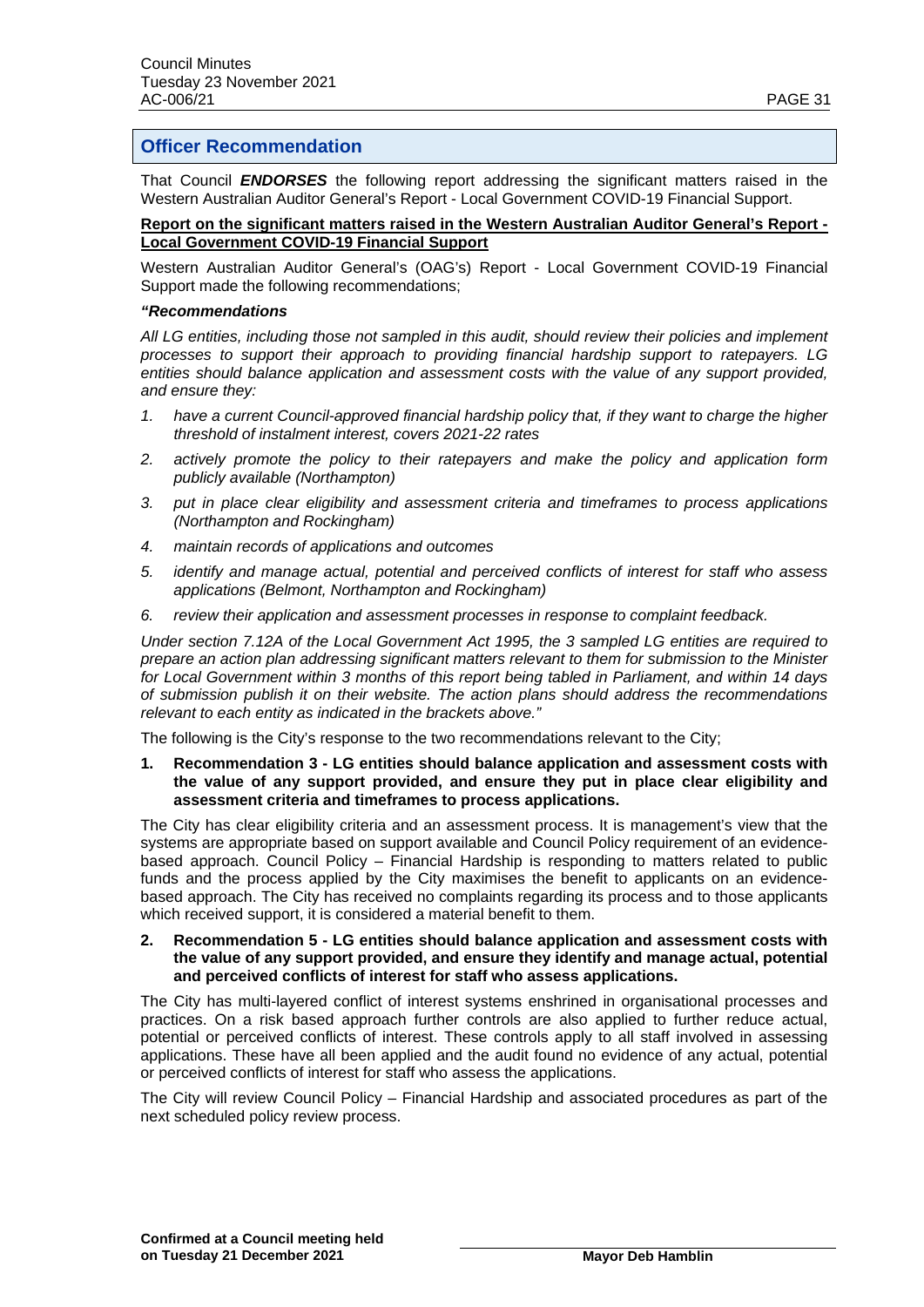# **Committee Recommendation**

That Council *ENDORSES* the following report addressing the significant matters raised in the Western Australian Auditor General's Report - Local Government COVID-19 Financial Support.

## **Report on the significant matters raised in the Western Australian Auditor General's Report - Local Government COVID-19 Financial Support**

Western Australian Auditor General's (OAG's) Report - Local Government COVID-19 Financial Support made the following recommendations;

#### *"Recommendations*

*All LG entities, including those not sampled in this audit, should review their policies and implement processes to support their approach to providing financial hardship support to ratepayers. LG entities should balance application and assessment costs with the value of any support provided, and ensure they:*

- *1. have a current Council-approved financial hardship policy that, if they want to charge the higher threshold of instalment interest, covers 2021-22 rates*
- *2. actively promote the policy to their ratepayers and make the policy and application form publicly available (Northampton)*
- *3. put in place clear eligibility and assessment criteria and timeframes to process applications (Northampton and Rockingham)*
- *4. maintain records of applications and outcomes*
- *5. identify and manage actual, potential and perceived conflicts of interest for staff who assess applications (Belmont, Northampton and Rockingham)*
- *6. review their application and assessment processes in response to complaint feedback.*

*Under section 7.12A of the Local Government Act 1995, the 3 sampled LG entities are required to prepare an action plan addressing significant matters relevant to them for submission to the Minister for Local Government within 3 months of this report being tabled in Parliament, and within 14 days of submission publish it on their website. The action plans should address the recommendations relevant to each entity as indicated in the brackets above."*

The following is the City's response to the two recommendations relevant to the City;

**1. Recommendation 3 - LG entities should balance application and assessment costs with the value of any support provided, and ensure they put in place clear eligibility and assessment criteria and timeframes to process applications.**

The City has clear eligibility criteria and an assessment process. It is management's view that the systems are appropriate based on support available and Council Policy requirement of an evidencebased approach. Council Policy – Financial Hardship is responding to matters related to public funds and the process applied by the City maximises the benefit to applicants on an evidencebased approach. The City has received no complaints regarding its process and to those applicants which received support, it is considered a material benefit to them.

**2. Recommendation 5 - LG entities should balance application and assessment costs with the value of any support provided, and ensure they identify and manage actual, potential and perceived conflicts of interest for staff who assess applications.**

The City has multi-layered conflict of interest systems enshrined in organisational processes and practices. On a risk based approach further controls are also applied to further reduce actual, potential or perceived conflicts of interest. These controls apply to all staff involved in assessing applications. These have all been applied and the audit found no evidence of any actual, potential or perceived conflicts of interest for staff who assess the applications.

The City will review Council Policy – Financial Hardship and associated procedures by July 2022.

Committee Voting – 3/0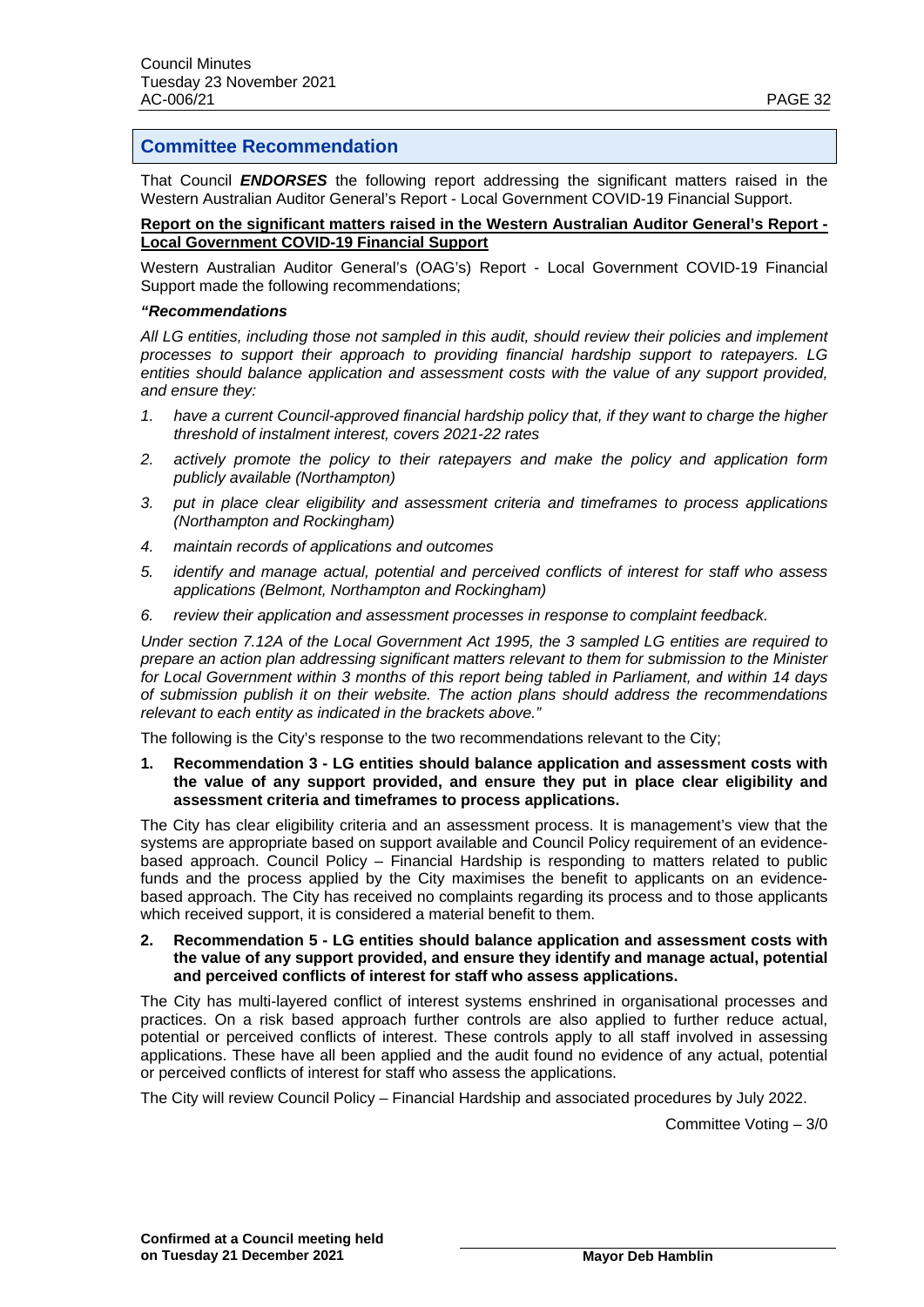# **The Committee's Reason for Varying the Officer's Recommendation**

To being forward the Policy review from July 2023 to July 2022.

# **Implications of the Changes to the Officer's Recommendation**

Nil

# **Council Resolution**

## **Moved Cr Buchan, seconded Cr Edwards:**

That Council *ENDORSES* the following report addressing the significant matters raised in the Western Australian Auditor General's Report - Local Government COVID-19 Financial Support.

### **Report on the significant matters raised in the Western Australian Auditor General's Report - Local Government COVID-19 Financial Support**

Western Australian Auditor General's (OAG's) Report - Local Government COVID-19 Financial Support made the following recommendations;

### *"Recommendations*

*All LG entities, including those not sampled in this audit, should review their policies and implement processes to support their approach to providing financial hardship support to ratepayers. LG entities should balance application and assessment costs with the value of any support provided, and ensure they:*

- *1. have a current Council-approved financial hardship policy that, if they want to charge the higher threshold of instalment interest, covers 2021-22 rates*
- *2. actively promote the policy to their ratepayers and make the policy and application form publicly available (Northampton)*
- *3. put in place clear eligibility and assessment criteria and timeframes to process applications (Northampton and Rockingham)*
- *4. maintain records of applications and outcomes*
- *5. identify and manage actual, potential and perceived conflicts of interest for staff who assess applications (Belmont, Northampton and Rockingham)*
- *6. review their application and assessment processes in response to complaint feedback.*

*Under section 7.12A of the Local Government Act 1995, the 3 sampled LG entities are required to prepare an action plan addressing significant matters relevant to them for submission to the Minister for Local Government within 3 months of this report being tabled in Parliament, and within 14 days of submission publish it on their website. The action plans should address the recommendations relevant to each entity as indicated in the brackets above."*

The following is the City's response to the two recommendations relevant to the City;

**1. Recommendation 3 - LG entities should balance application and assessment costs with the value of any support provided, and ensure they put in place clear eligibility and assessment criteria and timeframes to process applications.**

The City has clear eligibility criteria and an assessment process. It is management's view that the systems are appropriate based on support available and Council Policy requirement of an evidencebased approach. Council Policy – Financial Hardship is responding to matters related to public funds and the process applied by the City maximises the benefit to applicants on an evidencebased approach. The City has received no complaints regarding its process and to those applicants which received support, it is considered a material benefit to them.

**2. Recommendation 5 - LG entities should balance application and assessment costs with the value of any support provided, and ensure they identify and manage actual, potential and perceived conflicts of interest for staff who assess applications.**